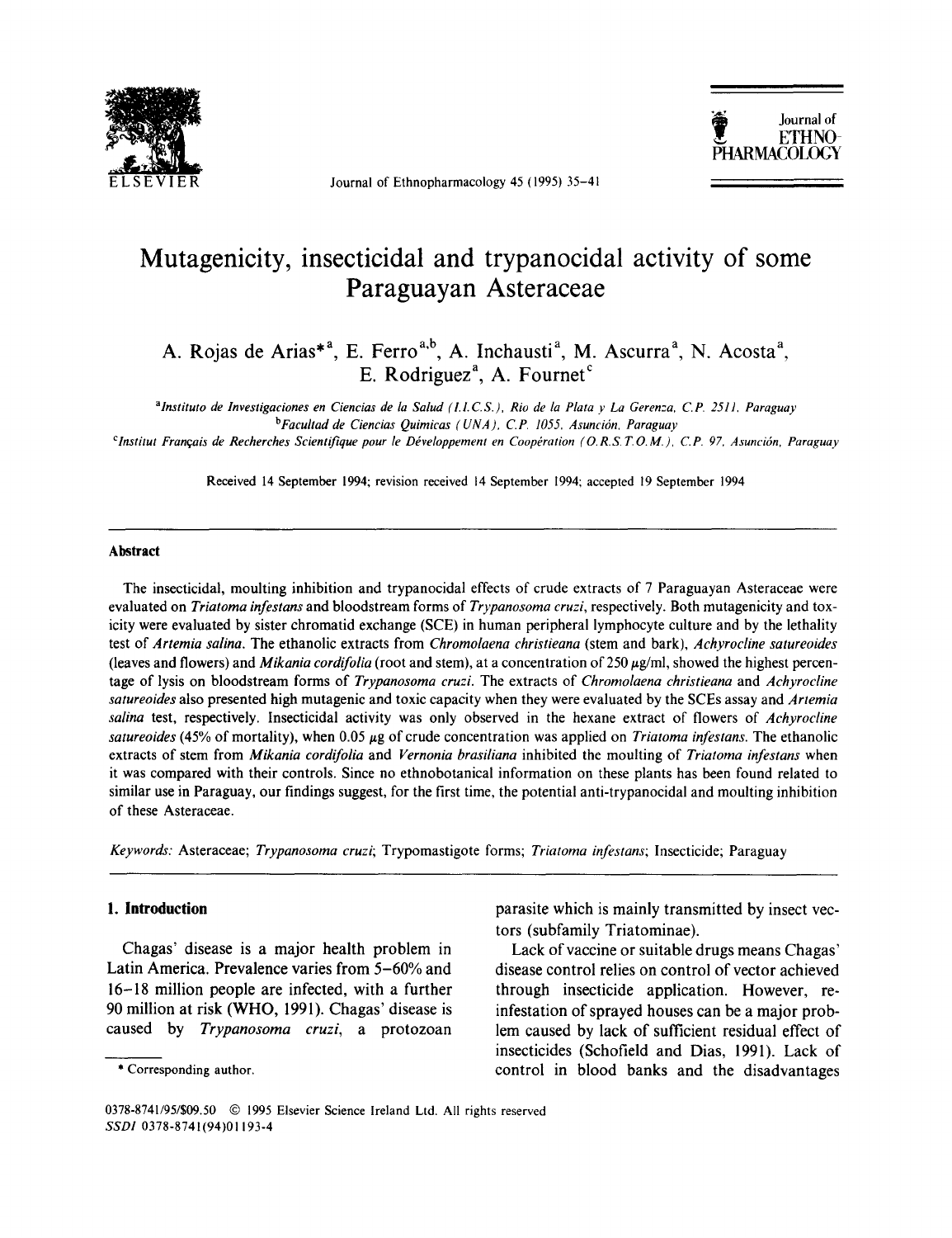caused by the gentian violet are also contributing to the transmission of Chagas' disease by blood transfusion (Littlefield et al., 1985; Rezende et al., 1965).

The effect of plant-derived and synthetic compounds on *Trypanosoma cruzi* has been reported by several authors (Pinto et al., 1987; Moncada et al., 1989), especially from the Asteraceae, such as *Senecio* sp. (Sarti et al., 1984), *Vernonia* sp., *Eupatorium* sp. (Cardozo and Lopez, 1987) and *Munnozia maronii* (Andr6) H. Robinson (Fournet et al., 1993). Recently Chiari et al. (1991) have tested a number of compounds where a sesquiterpene lactone and 3 compounds having a benzoquinone moiety presented high activity against the bloodstream forms of *Trypanosoma cruzi.* 

Efforts to control the vector have been carried out with the oils and plant extracts of the seeds of Meliaceae (Schumutterer, 1988). Leite et al. (1987) have reported the insecticidal effect of *Ruta graveolens* L. (Rutaceae) and *Eucalyptus argenteum L.*  (Myrtaceae) on nymphs of *Dipetalogaster maximus* (Triatominae). Arias and Schmeda-Hirschmann (1988) have observed the repellent effect of the oil and ethanolic extract of *Melia azedarach L.*  (Meliaceae) fruits on nymphs of *Triatoma infestans.* The ethanolic extract of leaves of *Tagetes minuta* L. (Asteraceae) have shown an interesting insecticidal activity on nymphs of *Rhodnius neglectus* (Triatominae); *Tagetes erecta* L. extract has also exhibited a moulting inhibitory effect (Schmeda and Rojas de Arias, 1992).

Although plants are used by Paraguayan populations as acaricides, insecticides or as therapeutic agents (Correia, 1984) very little has been published about their insecticidal or trypanocidal activities. The family Asteraceae has been widely used as medicinal plants in Paraguay and their antiparasitic properties are well known (Gonzalez Torres, 1981). Some Asteraceae like *Chrysanthenum* sp. (Zito et al., 1983) are recognized as insecticides and their commercial exploitation has been described (Bezanger-Beauquesne, 1969). In the present work, the trypanocidal effect of crude extracts of some Paraguayan Asteraceae on the bloodstream forms of *Trypanosoma cruzi,* as well as their insecticidal and moulting inhibition effect on *Triatoma infestans,* were assessed. The active extracts were also evaluated for mutagenicity by the test of induction of sister chromatid exchange (SCE) in human peripheral lymphocyte culture.

## **2. Materials and methods**

# *2.1. Plant material*

Plants were collected and identified by I. Basualdo and N. Soria in the Departments of Concepci6n, Central and Presidente Hayes of Paraguay between February and December 1991. Voucher herbarium specimens have been deposited at the Herbarium of the Department of Botany (FCQ) of the Faculty of Chemical Sciences (UNA), Asunción, Paraguay. Crude extracts were prepared from 7 plants belonging to the family Asteraceae. The samples of the plants were dried, pulverized and subjected to exhaustive successive extraction with hexane and 95% ethanol.

## *2.2. Biological assays*

*2.2.1. Parasites.* Albino mice infected with *Trypanosoma cruzi* Y strain, 7 days after infection were used. Blood was obtained by cardiac puncture using 3.8% sodium citrate as anticoagulant in a 7:3 blood/anticoagulant ratio. The parasitemia in infected mice ranged from  $1 \times 10^5 - 5 \times 10^5$ parasites/ml. Plants extracts were dissolved in cold dimethyl sulfoxide (DMSO) to a final concentration of 250  $\mu$ l/ml. Aliquots of 10  $\mu$ l of each extract of different concentrations (4, 20, 40, 100 and 250  $\mu$ g/ml) were mixed in microtiter plates with 100  $\mu$ l of infected blood containing different parasite concentrations  $(1 \times 10^5 \text{ and } 10^6 \text{ parasites/ml})$ . Infected blood and infected blood containing gentian violet at 250  $\mu$ g/ml were used as controls. The plates were shaken for 10 min at room temperature and kept at 4°C for 24 h. Each solution was microscopically observed at 400  $\times$ , placing a 5  $\mu$ l sample on a slide and covering it with a  $22 \times 22$ mm coverglass for parasite counting (Schempler, 1978).

*2.2.2. Insects.* For the extract application on Triatominae insects 50  $\mu$ g of the extract were topically applied to each insect. Hexane extracts were dissolved in ethanol or acetone while the ethanolic extracts were dissolved in 95% ethanol.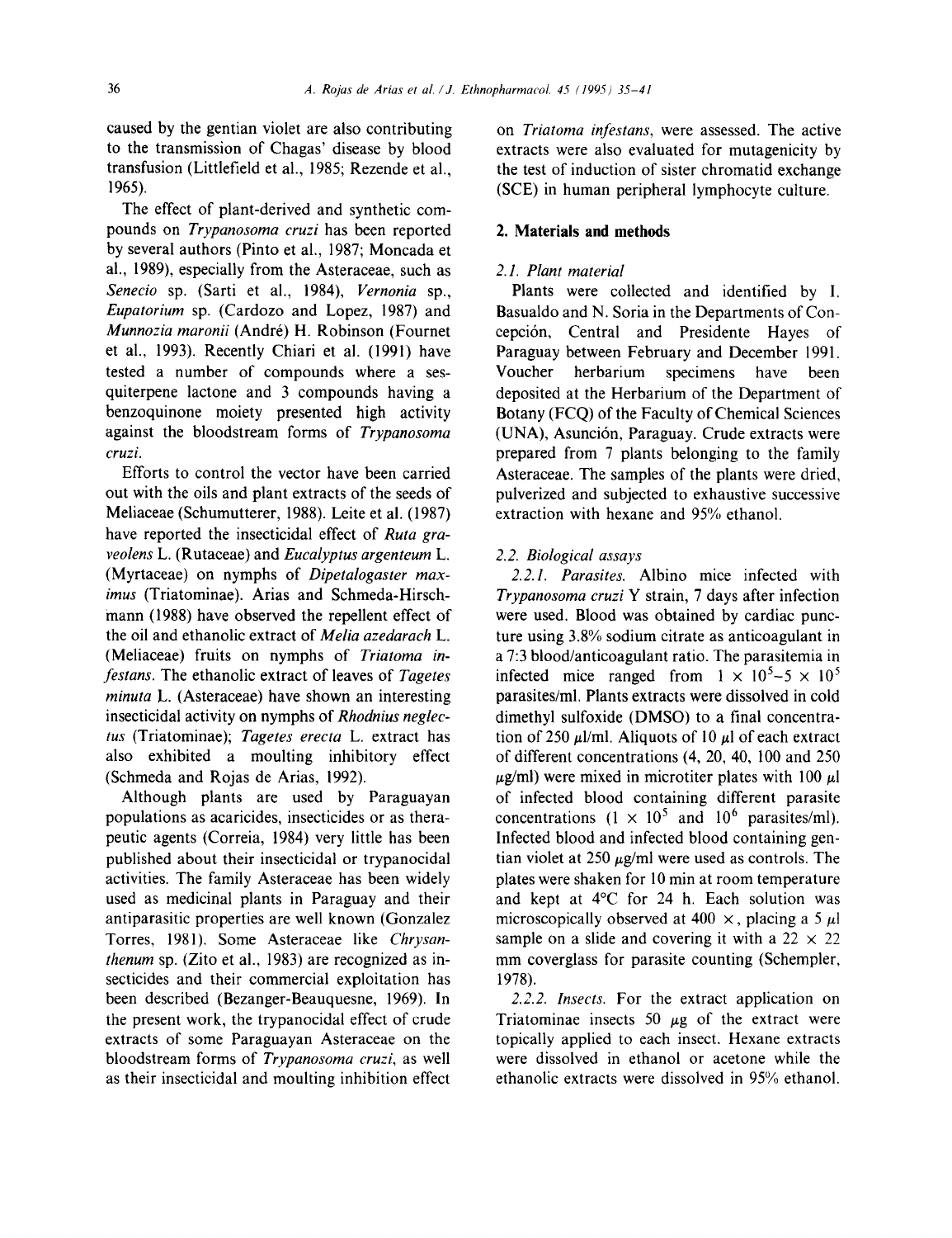Stock solutions containing 50 mg/ml of extract were prepared for each sample and  $1 \mu$ l aliquots of such solution were applied on the insect abdominal tergites.

*Triatoma infestans* fourth-stage nymphs were bred in laboratory conditions using a technique previously described (Schmeda and Rojas de Arias, 1992). They were maintained at 28°C and 60-70% humidity. They were fed on pigeons for 20 min, 6 h later individual insects were treated topically with an aliquot of one of the test extracts. Control insects were topically treated with solvents. After 25 days nymphal mortality and moulting inhibition were recorded and the Cochran test was used to test the significant difference between the treatments and the controls (Sokal and James, 1984).

*2.2.3. Induction of sister chromatid exchange (SCE).* Human lymphocytes were obtained from healthy donors by vein puncture and cultures were prepared using Hungerford's modified method (Rossner et al., 1987). One half ml of heparinized blood was incubated in 5 ml of RPMI 1640 medium supplemented with 10% bovine serum, 0.1 ml phytohemagglutinin and 7.5% sodium bicarbonate at 37°C for 72 h. Tested materials were dissolved in DMSO and added to the culture. 5-Bromodeoxyuridine (BrDU) was added to each culture to a final concentration of 5  $\mu$ g/ml. Incubation was performed in the dark to avoid SCE induced by photolysis of BrDU-substituted DNA. After 2 rounds of replication, demecolcine  $(0.05 \mu g/ml)$ was added to each culture 2 h before harvesting of cells. Cells were treated with an hypotonic solution, fixed with methanol/acetic acid and dropped on clean chilled glass slides. Differential sister chromatids staining was performed as described by Perry and Wolff (1974). In each sample, 20 metaphases showing differences in chromatid staining were observed and photographed. Terminal SCE was scored as 2. SCE in the centromeric region was not scored because they were indistinguishable from the twisting of sister chromatids. Negative controls with DMSO (1%) were included to establish spontaneous frequency of aberrant cells. The median test was used to test the significant difference between the treatments and controls (Sokal and James, 1994).

2.2.4. Artemia salina bioassay. The concentration of each crude extract that caused 50% mortality  $(LD_{50})$  of brine shrimp larvae was calculated using the methodology described by Meyer et al. (1982).

## **3. Results and discussion**

In the present study 7 Paraguayan Asteraceae were evaluated. Table 1 shows that the ethanolic crude extracts from *Chromoleana christieana* (stem and root), *Achyroeline satureioides* (leaves and flowers) and *Mikania cordifolia* (root and leaves) present at the highest percentage of lysis on bloodstream forms of *Trypanosoma cruzi.* We have observed that hexane extracts produce lower lysis than ethanolic extracts. In earlier phytochemical studies, sesquiterpene lactones had been isolated from *Chromoleana glaberrima* (Ahmed et al., 1986), *Mikania micrantha* (Becker et al., 1987) and *Mikania urticifolia* (Gutteriez et al., 1988) or diterpenes from *Mikania alvimii* (Bohlmann et al., 1982), from ethanolic extracts. Trypanocidal activities in *Chromoleana christieana* (ex *Eupatorium)*  extracts have been previously reported (Cardozo et al., 1988). Carvalho et al. 1991 have published the antiparasitic activity of *Vernonia brasiliana* extracts against *Plasmodium berghei,* but we had found low levels of activity in the different extracts (hexane and ethanolic leaves) of this plant against *Trypanosoma cruzi.* 

In 1990, Gonzalez et al. evaluated several extract and pure compounds from Chilean Asteraceae against *Trypanosoma eruzi* trypomastigotes. *A Baccharis boliviensis* (Wedd.) Cabr. extract showed a total trypomastigote lysis at 4°C for 24 h at 500  $\mu$ g/ml. Better results were found in our study, with *Baceharis notosergila* Griseb. which showed a high activity percentage against *Trypanosoma cruzi* trypomastigotes (69.4%) at the same conditions but at lower concentration (250  $\mu$ g/ml). In a recent study, we have published the in vitro activity of crude Asteraceae extracts towards trypomastigotes forms of *Trypanosoma cruzi*  (Rojas de Arias et al., 1994). In our experience, a limited number of tested extracts have shown an important activity against *Trypanosoma cruzi.*  Nevertheless, natural products isolated from plant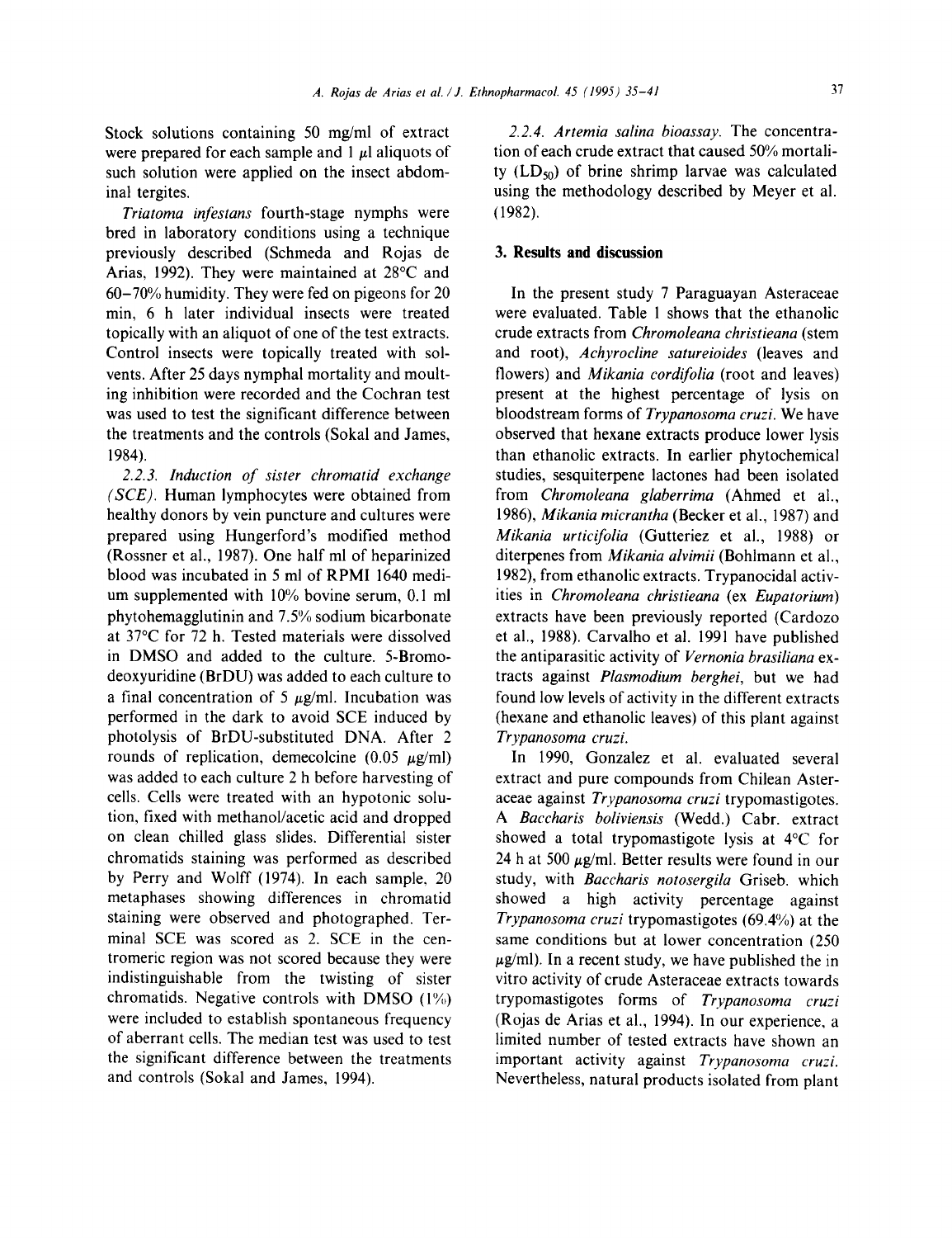| Plant species<br>(vouchers)       | Vernacular<br>name <sup>a</sup> | Therapeutic<br>uses       | Plant part<br>used <sup>b</sup> | Extract/principle | Mortality of<br>Triatoma in-<br>festans (%) | inhibition of<br>infestans (%)<br>Moulting<br>Triatoma                                                                                                                                                        | Activity against<br>Trypanosoma<br>cruzi at 250<br>$\mu$ g/ml $(^{9/6})$  | Artemia salina<br>$LC_{50} (\mu g/m)$<br>Toxicity on |
|-----------------------------------|---------------------------------|---------------------------|---------------------------------|-------------------|---------------------------------------------|---------------------------------------------------------------------------------------------------------------------------------------------------------------------------------------------------------------|---------------------------------------------------------------------------|------------------------------------------------------|
|                                   |                                 |                           |                                 | lvermectin        | $\bullet$                                   | $\circ$                                                                                                                                                                                                       |                                                                           |                                                      |
|                                   |                                 |                           |                                 | Gentian violet    |                                             |                                                                                                                                                                                                               | 8                                                                         |                                                      |
| Achyrocline satureioides          | Marcela,                        | Digestive,<br>cholagogue, |                                 | Hexane            |                                             |                                                                                                                                                                                                               |                                                                           | $\frac{66.8}{100}$                                   |
| (Lam.) DC.                        | marcelita (S),                  |                           |                                 | Hexane            |                                             | 25                                                                                                                                                                                                            |                                                                           |                                                      |
| (N. Soria 5040)                   | yataí ca'a (G)                  | antidiabetis              | ក<br>ដូច<br>ស្រុក               | Ethanol           | $rac{83}{45}$                               | 30                                                                                                                                                                                                            | $1.60440$<br>$1.60440$<br>$1.60440$                                       | > 1000                                               |
|                                   |                                 |                           |                                 | Ethanol           |                                             |                                                                                                                                                                                                               |                                                                           | > 1000                                               |
| Baccharis notosergila             | carqueja (S)                    | Antirheumatic             |                                 | Ethanol           |                                             |                                                                                                                                                                                                               |                                                                           | > 1000                                               |
| Griseb. (N. Soria<br>4584)        |                                 |                           |                                 | Ethanol           | $\frac{5}{10}$                              | <b>S 5</b>                                                                                                                                                                                                    |                                                                           | 57.8                                                 |
| Chromoleana                       |                                 |                           |                                 |                   |                                             |                                                                                                                                                                                                               |                                                                           |                                                      |
| christieana (Baker)               | Typychá pito                    | Aromatic                  |                                 | Ethanol           | 8.3                                         |                                                                                                                                                                                                               |                                                                           | $\frac{8}{1000}$                                     |
| K. et R. (N. Soria                | $\widehat{\mathcal{O}}$         |                           | <b>ដ ឆ ដ</b>                    | Ethanol           | $\circ$                                     |                                                                                                                                                                                                               |                                                                           | $\frac{8}{1000}$                                     |
| 4585)                             |                                 |                           |                                 | Ethanol           | $\frac{8}{3}$                               |                                                                                                                                                                                                               |                                                                           | $\geq 1000$                                          |
| Gochnatia barrosii                |                                 |                           |                                 | Hexane            | $\Omega$                                    |                                                                                                                                                                                                               |                                                                           | > 1000                                               |
| Cabrera (N. Soria                 |                                 |                           | មិ<br>មិដ្ឋ<br>ដូ               | Ethanol           | $\circ$                                     |                                                                                                                                                                                                               |                                                                           | > 1000                                               |
| 4526)                             |                                 |                           |                                 | Ethanol           | $\circ$                                     |                                                                                                                                                                                                               |                                                                           | > 1000                                               |
| Gochnatia polymorpha              | Cambará (G).                    | Expectorant.              | $\Xi \Sigma$                    | Hexane            | $\circ$                                     |                                                                                                                                                                                                               |                                                                           | > 1000                                               |
| (Less.) Cabrera (N<br>Soria 4491) | tatané-morotí<br>$\hat{c}$      | cough,                    |                                 | Ethanol           | $\mathbf{c}$                                | $25$<br>$25$<br>$7$<br>$7$<br>$7$<br>$7$<br>$7$<br>$7$<br>$8$<br>$7$<br>$7$<br>$9$<br>$7$<br>$7$<br>$7$<br>$7$<br>$8$<br>$7$<br>$7$<br>$7$<br>$8$<br>$7$<br>$7$<br>$7$<br>$7$<br>$8$<br>$7$<br>$7$<br>$7$<br> | $\frac{5}{5}$ $\frac{3}{8}$ $\circ$ $\circ$ $\circ$ $\circ$ $\frac{5}{3}$ | $\frac{8}{1000}$                                     |
|                                   | curalotodo <sub>(S)</sub>       | anti-asthmatic            |                                 | Ethanol           |                                             | $60.0*$                                                                                                                                                                                                       | $\bullet$                                                                 | $\frac{8}{1000}$                                     |
| Mikania cordifolia (L.            | Guaco (S)                       | Anti-snakebites           | ភ ភ                             | Ethano            | $\bullet$                                   |                                                                                                                                                                                                               |                                                                           | > 1000                                               |
| f) Willd. (N. Soria<br>4586)      |                                 |                           | Rt.                             | Ethanol           |                                             | $73.3*$                                                                                                                                                                                                       | $11.4$<br>87.1                                                            | $\frac{8}{1000}$                                     |
| Vernonia brasiliana (L.)          |                                 |                           |                                 | Ethanol           | 0                                           | 66.7*                                                                                                                                                                                                         |                                                                           | $\frac{8}{1000}$                                     |
| Duke (R. Degen                    |                                 |                           | ដដ                              | Hexane            | $\circ$                                     | $\leq$                                                                                                                                                                                                        | $\frac{0}{30.7}$                                                          | > 1000                                               |
| 2052)                             |                                 |                           |                                 | Ethanol           |                                             | $\overline{25}$                                                                                                                                                                                               |                                                                           | $\frac{8}{4}$                                        |
| ن<br>د<br>Ş                       |                                 |                           |                                 |                   |                                             |                                                                                                                                                                                                               |                                                                           |                                                      |

Table 1<br>Activity of some Paraguayan Asteraceae against the vector of Chagas' disease (*Triatoma*), the in vitro bloodstream forms of *Trypanosoma cruzi* and toxicity against Artemia salina

 $^{4}G$ , guarani; S, Spanish.<br>
<sup>b</sup>Fl, flowers; Lf, leaves; Rt, roots; St, stem.<br>
\*Statistically significant  $P < 0.001$  (Cochran test) when compared with their controls.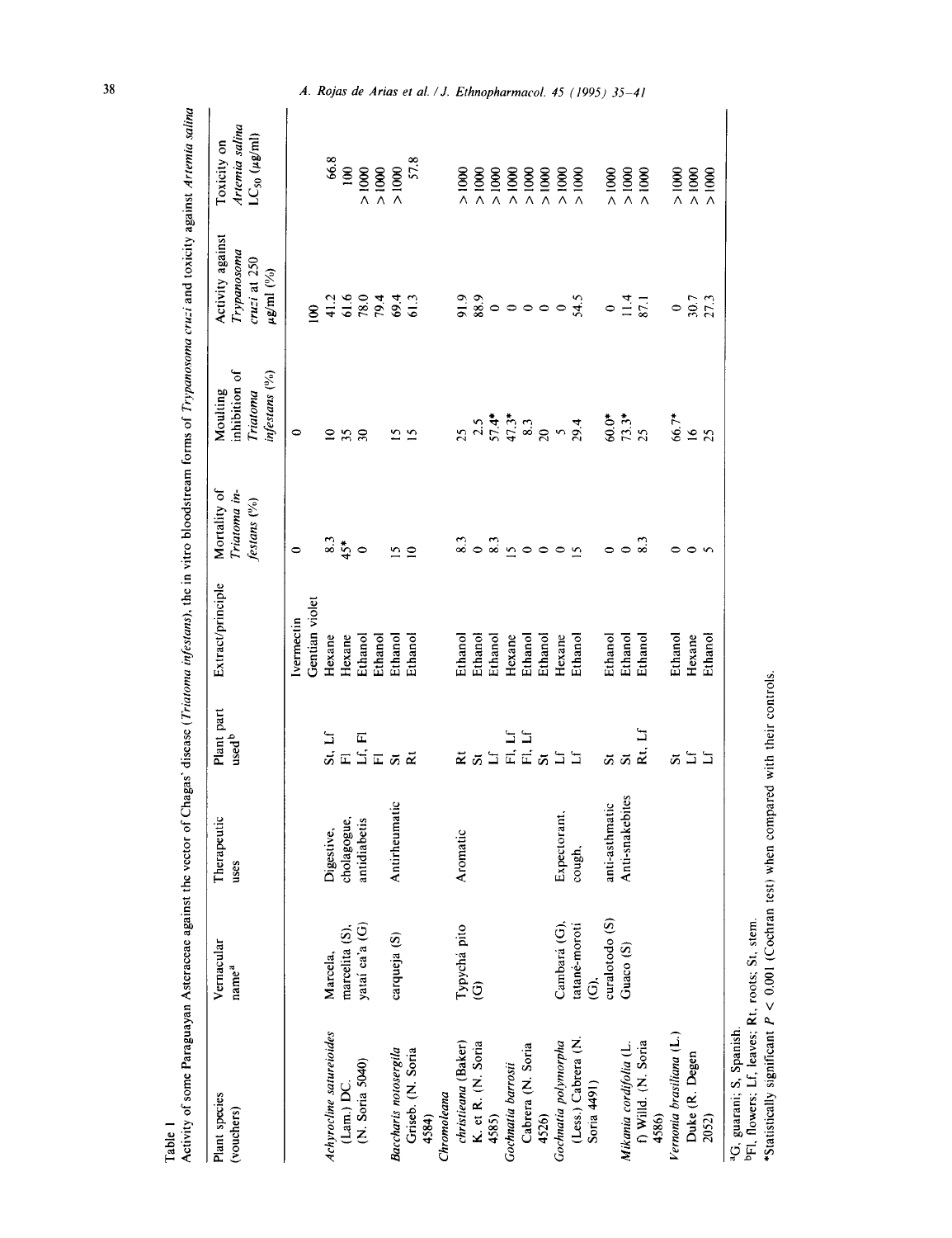Table 2<br>Frequency of sister chromatid exchanges (SCE) in peripheral lymphocytes induced by plant extracts at different concentrations

| Botanical name                                           | Plant part        | Extract/    | Concentrations $(\mu g/\text{m})$ |                             |                             |                                 |                                      |                             |                |
|----------------------------------------------------------|-------------------|-------------|-----------------------------------|-----------------------------|-----------------------------|---------------------------------|--------------------------------------|-----------------------------|----------------|
|                                                          | used <sup>a</sup> | principle   |                                   | $\approx$                   | 25                          | S                               | 75                                   | $\mathbf{S}$                | DMSO (1%)      |
|                                                          |                   | Ivermectin  |                                   |                             |                             | $4.2 \pm 0.8$                   | $7.7 \pm 1.4$ <sup>*</sup>           | $2.3*$<br>$8.8 +$           | $4.2 \pm 0.8$  |
|                                                          |                   | enznidazole |                                   | $3.3 \pm 0.8$ 4.2 $\pm$ 1.2 | $7.7 \pm 0.9$ *             | $12.6 \pm 2.2$ <sup>*</sup>     |                                      |                             | $3.4 \pm 0.9$  |
|                                                          |                   | Cyclophos-  |                                   |                             | $10.3 \pm 2.0$              | $12.8 \pm 2.9*$                 | $8.9 \pm 3.2$ *                      | $23.8 \pm 3.6*$             | $9.2 \pm 1.9$  |
| Chromolaena                                              |                   | hamide      |                                   |                             |                             |                                 |                                      |                             |                |
| christieana (Baker)                                      |                   | Ethanol     |                                   |                             | $16.3 \pm 1.9$ <sup>*</sup> |                                 |                                      | $26.8 \pm 4.6^*$            | $9.1 \pm 1.9$  |
| K. et R.                                                 |                   | thanol      |                                   |                             | $12.4 \pm 2.8$ *            | $21.3 \pm 3.2^*$<br>18.2 ± 3.0* | $22.3 \pm 3.2^*$<br>$20.9 \pm 2.4^*$ | $3.2*$<br>$21.7 \pm$        | $8.9 \pm 2.3$  |
| Gochnatia barrosii                                       | נן<br>ה           | exane       |                                   |                             | $5.4 \pm 0.9$               | $8.1 \pm 1.4$ <sup>*</sup>      | $18.9 \pm 2.6*$                      | $22.0 \pm 2.2$ <sup>*</sup> | $5.8 \pm 1.3$  |
| Cabrera                                                  |                   |             |                                   |                             |                             |                                 |                                      |                             |                |
| Gochnatia polymorpha                                     |                   | lexane<br>∓ |                                   |                             | $11.1 \pm 2.3$              | $16.3 \pm 3.4*$                 | $17.9 \pm 3.8$ *                     | $24.8 \pm 3.7*$             | $10.0 \pm 2.0$ |
| (Less.) Cabrera                                          | Fl. Lf            | Ethanol     |                                   |                             | $4.6 \pm 0.9$               | $6.6 \pm 0.9$ *                 | $13.2 \pm 2.0*$                      | $3.2*$<br>$20.2 \pm 1$      | $4.8 \pm 1.2$  |
| Vernonia brasiliana (L.)                                 |                   | Ethanol     |                                   |                             | $6.2 \pm 0.9$               | $10.0 \pm 2.1$ *                | $15.0 \pm 2.2^*$                     | $17.5 \pm 2.6$ <sup>*</sup> | $5.9 \pm 0.9$  |
| <b>Duke</b>                                              |                   |             |                                   |                             |                             |                                 |                                      |                             |                |
| Values are presented as mean $\pm$ S.D.                  |                   |             |                                   |                             |                             |                                 |                                      |                             |                |
| aFl, flowers; Lf, leaves; Rt, roots; St, stem.           |                   |             |                                   |                             |                             |                                 |                                      |                             |                |
| *Statistically significant to $P < 0.001$ (median test). |                   |             |                                   |                             |                             |                                 |                                      |                             |                |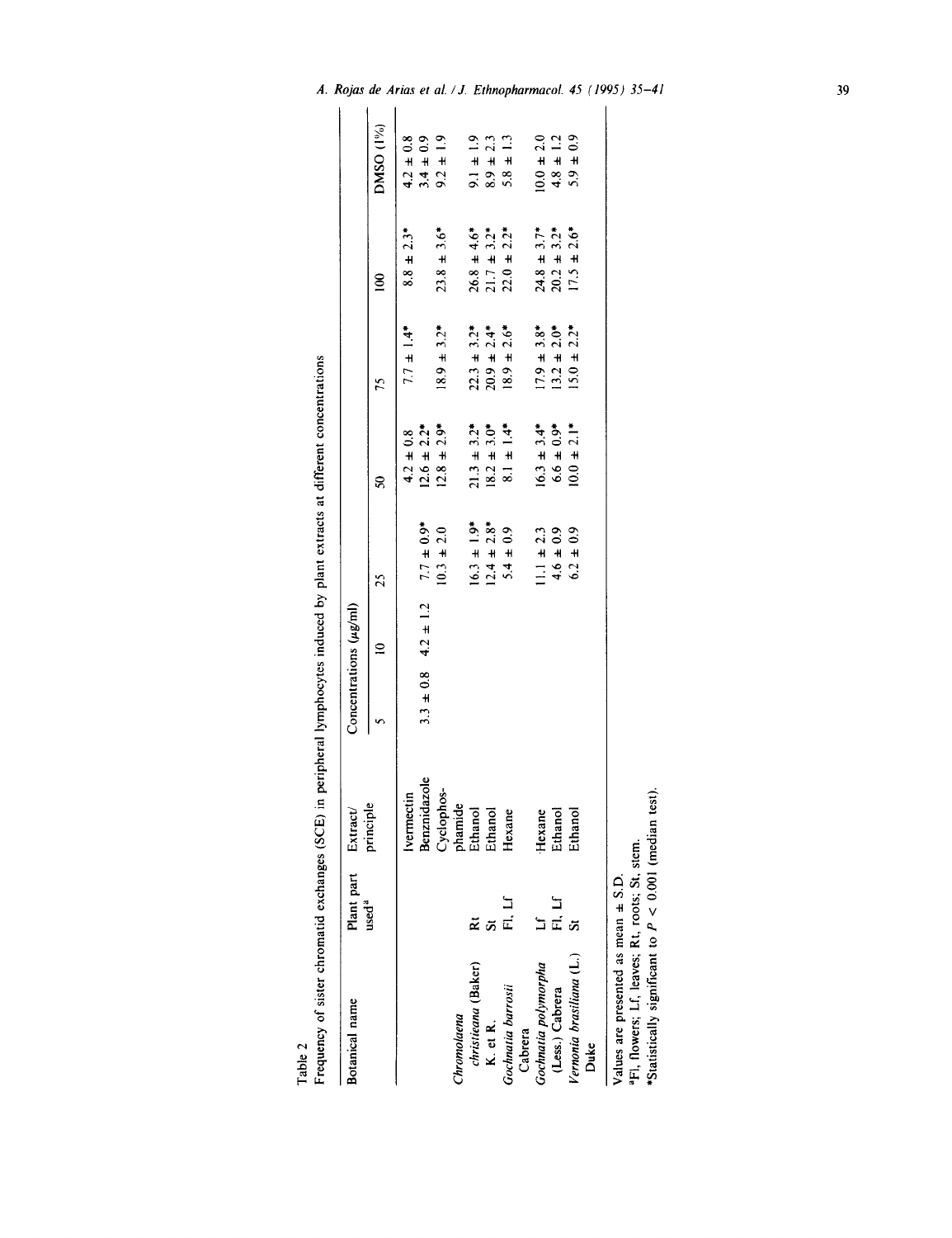extracts have shown high trypanocidal activity and can provide alternatives to replace toxic synthetic drugs.

Concerning insecticidal activity only the hexane extract of flowers of *Achyrocline satureoides* showed an insecticidal activity against *Triatoma infestans* (45% of mortality), but this extract did not present any moulting inhibition effect (Table 1). Ethanolic extracts of stems of *Mikania cordifolia*  and *Vernonia brasiliana* were the most active extracts to inhibit the moulting of *Triatoma infestans,* such results were statistically significant when they were compared with their controls. As stated earlier, some of these plants contains sesquiterpene lactones and diterpenes (Herz and Kulanthaivel, 1985; Alarcon et ai., 1990), some of which are known to inhibit insects moulting and have been recommended as biorational compounds for use in insect control programmes (Bellés, 1988).

As for the mutagenic capacity evaluated by SCE's assay (see Table 2), *Chromoleana christieana*  extracts were found to be extremely mutagenic in all tested concentrations; these effects were statistically significant when concentrations were higher than 10  $\mu$ g/ml (Table 2). The extracts of *Gochnatia polymorpha* and *Vernonia brasiliana*  also showed a high mutagenic capacity.

No ethnobotanical information on these plants has been found relating to insecticidal or parasiticidal popular use in Paraguay. However, a relevant relationship of insecticidal and trypanocidal effects of hexane extracts of *Achyrocline satureoides* and its toxic activity against *Artemia salina* has been observed. The trypanocidal activity of the ethanolic extracts of *Chromoleana christieana* and its mutagenic power have been also noticed in this study.

## **Acknowledgements**

**This work was supported by a Grant for Scien**tific Research from Deutsche Gesellschaft für **Technische Zusammernarbeit (GTZ). Thanks are due to Dr R. Kiefer, expert from GTZ, for the interest and encouragement. We also thank Prof. I. Basualdo, N. Soria and N. Alvarenga for the plant collection and extract preparation.** 

## **References**

- Ahmed, A.A., Whittemore, A.T. and Mabry, T.J. (1986) A guaianolide from *Chromoleana glaberrima. Journal of Natural Products* 49, 363-364.
- Alarcon, M.C.B., Lopes, J.L.C. and Herz, W. (1990) Glaucolide B, a molluscicidal sesquiterpene lactone and other constituents of *Vernonia eremophila*. Planta Medica 56, 271-273.
- Arias, A.R. and Schmeda-Hirschmann, G. (1988) The effects of *Melia azederach* on *Triatoma infestans* bugs. *Fitoterapia* 59, 148-149.
- Bézanger-Beauquesne, L. (1970) Chrysanthèmes insecticides. *Plantes Medicinales et Phythoterapie* 3, 269-309.
- Becker, R., Japupovic, J., Bohlmann, F. and Schmeda-Hirschmann, G. (1987) Germacra-1,10 Z, 4 E-dien-12, 8aolides from *Mikania micrantha. Planta Medica* 53, 105-106.
- Bellés, X. (1988) *Insecticidas Biorracionales*. Consejo Superior de Investigaciones Científicas, Colección Nueva Tendencias 9, p. 405, Madrid, Espana.
- Bohlmann, F., Adler, A., King, R.M. and Robinson, H. (1982) Ent-labdanes from *Mikania alvimii. Phytochemistry* 21, 173-176.
- Cardozo, J.E. and Lopez, J.L. (1987) Actividade in vitro dos estratos das plantas, *Vernonia* sp. e *Eupatorium* sp. contra formas sanguineas da cepa Y do *Trypanosoma cruzi. Memorias do lnstituto Oswaldo Cruz,* Rio de Janeiro, Suppl. 82.
- Carvalho, L.H., Brandao, M.G.L., Santos-Filho, D., Lopes, J. L.C. and Kretli, A.U. (1991) Antimalarial activity of crude extracts from Brazilian plants studied in vivo in *Plasmodium berghei* infected mice and in vitro against *Plasmodium falciparum* in culture. *Brazilian Journal of Medical and Biological Research,* 24, I 113-1123.
- Chiari, E., Braga de Oliveira, A., Soares Raslan, D, Mesquita, A.L. and Tavares, K.G. (1991) Screening in vitro of natural products against blood forms of *Trypanosoma cruzi. Transactions of the Royal Society of Tropical Medicine and Hygiene* 85, 372-374.
- Correia, P. 0984) *Dicionario da Plantas uteis do Brazil e das Exoticas Cultivadas.* lmpresa Nacional, IBDF Rio de Janeiro 6, pp. 229-248.
- Fournet, A., Munoz, V., Roblot, F., Hocquemiller, R., Cav6, A. and Gantier, J.C. (1993) Antiprotozoal activity of dehydrozaluzanin C, a sesquiterpene lactone isolated from *Munnozia maronii* (Asteraceae). *Phytotherapy Research* 7, |11-115.
- Goncalves, A., Vasconcellos, M., Docampo, R., Cruz, F., Souza, W. and Leon, W. (1980) Evaluation of the toxicity of 3-allyl-a-lapachone against *Trypanosoma cruzi* bloodstream forms. *Molecular and Biochemical Parasitology* I, 167-176.
- Gonzalez, J.H., Sagua, J., Araya, A., Loyola, G., Morales, J., Pereira, J. and Estrada, M. (1990) In vitro activity of natural products against the trypomastigotes forms of *Trypanosoma cruzi. Phytotherapy Research,* 4, 1-4.
- Gonzalez Torres, D.M. (1981) *Catalogo de plantas medicinales*